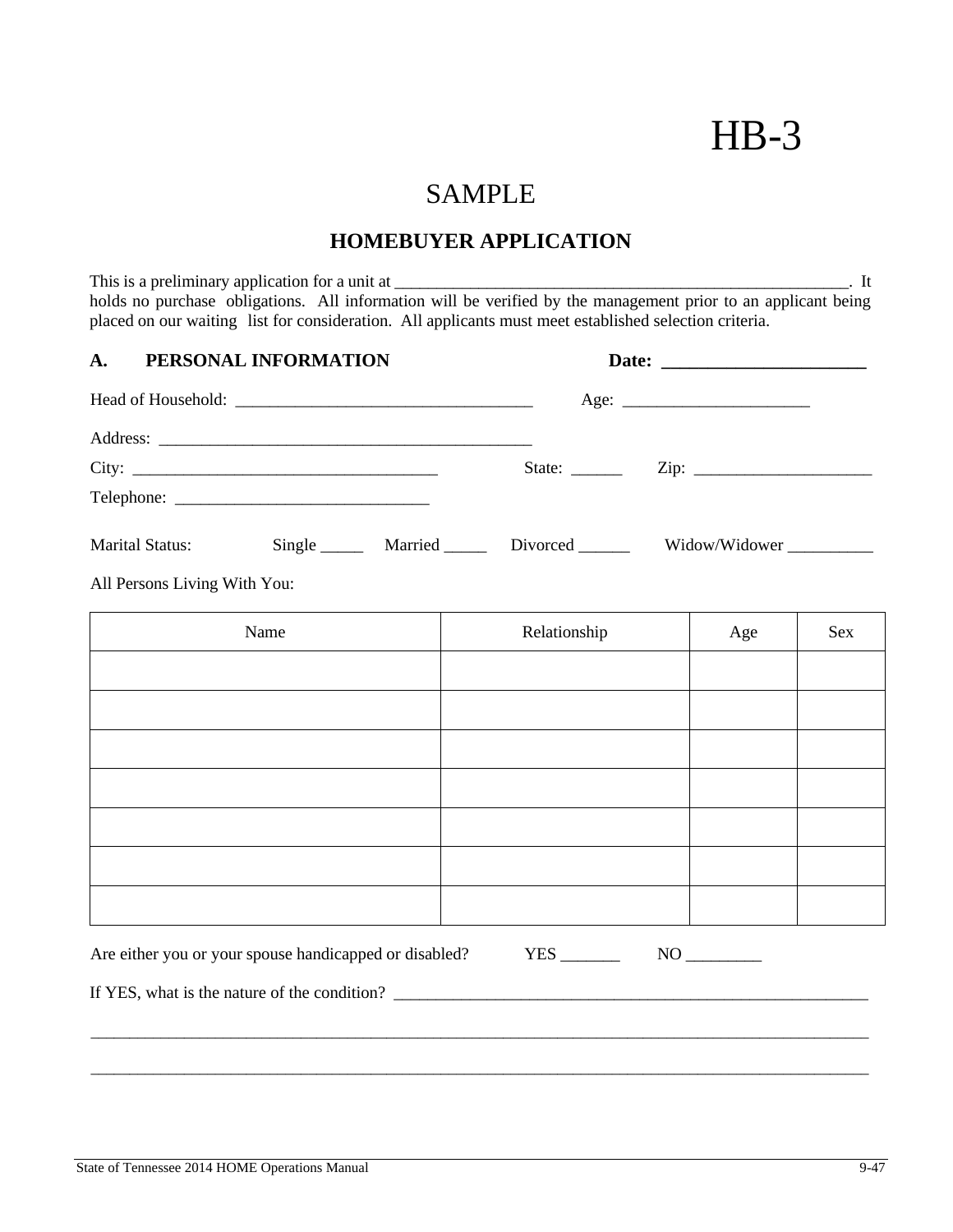# **B. PRESENT HOUSING INFORMATION**

| How long have you lived at your present address? |  |     |
|--------------------------------------------------|--|-----|
| If you presently rent, how much is your rent?    |  | per |
| Landlord's Name:                                 |  |     |
| Address:                                         |  |     |
| Telephone:                                       |  |     |

# **C. DEBTS**

List all current debts, including loans, credit purchases, credit cards, hospital/doctor bills, etc. Attach a separate sheet if necessary.

| <b>COMPANY/LENDER</b> | <b>AMOUNT OWED</b> | <b>PAYMENT</b> | <b>FREQUENCY</b> |
|-----------------------|--------------------|----------------|------------------|
|                       |                    |                |                  |
|                       |                    |                |                  |
|                       |                    |                |                  |
|                       |                    |                |                  |
|                       |                    |                |                  |

If you have ever failed to pay a debt, had a foreclosure, taken bankruptcy, or had a judgment against you for debt, attach a separate sheet of paper explaining the details.

## **D. REFERENCES**

List three (3) people not related to you by blood or marriage who we may contact as references:

| Name | Address | Telephone |
|------|---------|-----------|
|      |         |           |
|      |         |           |
|      |         |           |
|      |         |           |
|      |         |           |
|      |         |           |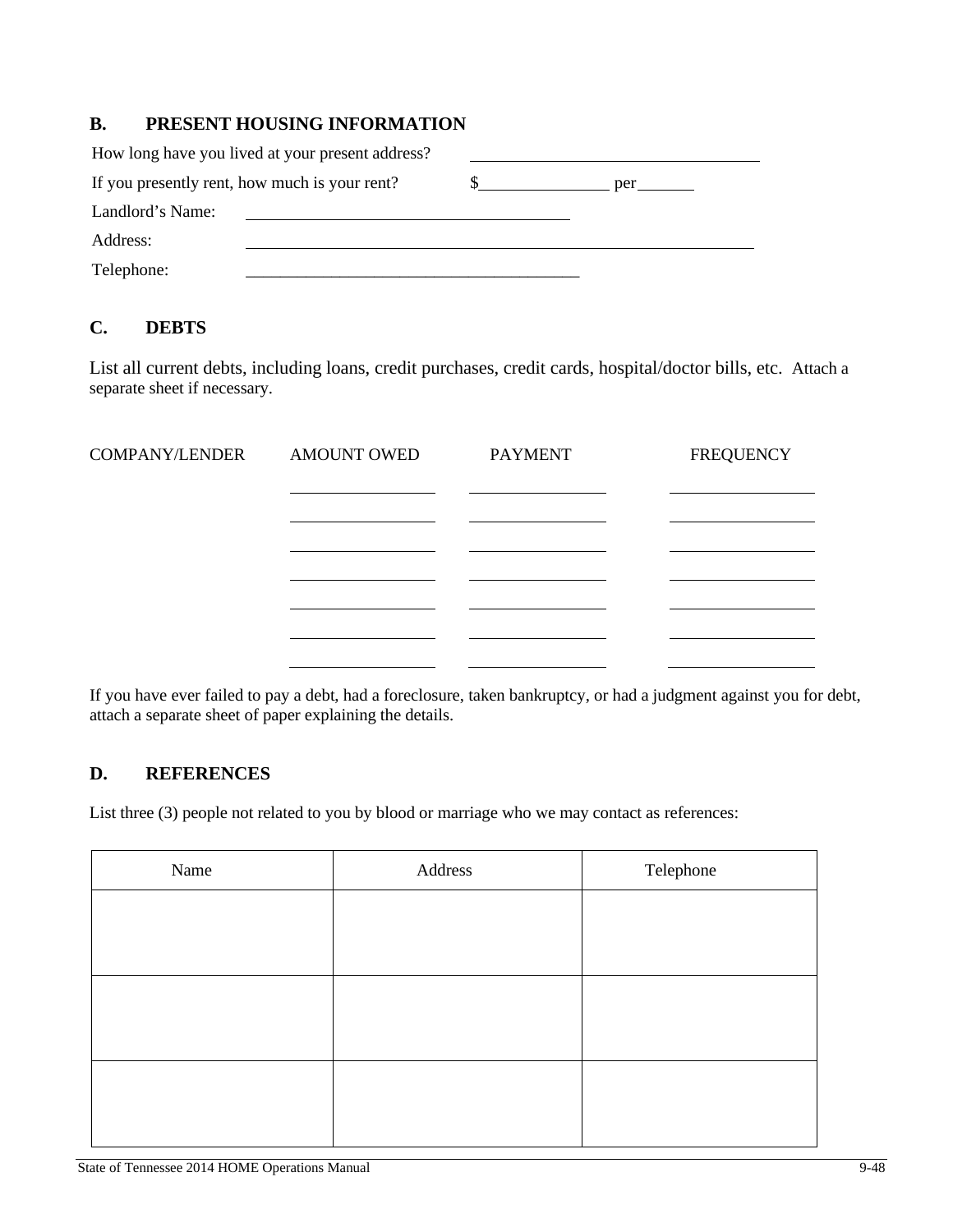## **E. INDIVIDUAL INCOME CALCULATION**

*Use one sheet for each family member*, including those without income. Mark N/A for areas which are not applicable to the individual. Signature of family member (or guardian for those under 18) is required.

Name Age Sex Sex

**Last 4 digits Social Security # Do you receive Food Stamps? Yes No\_**

#### **1. DO YOU WORK? LIST ALL EMPLOYERS AND WAGES BELOW. Attach 60 days most recent pay stubs:**

| EMPLOYER | <b>TYPE OF WORK</b> | <b>HOW OFTEN PAID</b> | <b>GROSS PAY FROM</b><br><b>CHECK STUB</b> |
|----------|---------------------|-----------------------|--------------------------------------------|
|          |                     |                       |                                            |
|          |                     |                       |                                            |
|          |                     |                       |                                            |

#### **2. DO YOU RECEIVE A BENEFIT CHECK (SOCIAL SECURITY, SSI, VA, TANF, UNEMPLOYMENT, RETIREMENT, ETC.)? Attach current benefits statements or 2 recent check stubs.**

| WHO IS CHECK FROM? | <b>TYPE OF CHECK</b> | <b>HOW OFTEN PAID</b> | <b>GROSS PAY</b> |
|--------------------|----------------------|-----------------------|------------------|
|                    |                      |                       |                  |
|                    |                      |                       |                  |
|                    |                      |                       |                  |

#### **3. ARE YOU SUPPOSED TO RECEIVE CHILD SUPPORT, ALIMONY, OR REGULAR GIFTS OF MONEY? Attach court order, payment records.**

| <b>TYPE OF SUPPORT</b> | <b>AMOUNT</b> | <b>HOW OFTEN PAID</b> | <b>FOR WHICH FAMILY</b><br><b>MEMBER?</b> |
|------------------------|---------------|-----------------------|-------------------------------------------|
|                        |               |                       |                                           |
|                        |               |                       |                                           |
|                        |               |                       |                                           |

#### **4. DO YOU HAVE SAVINGS, CHECKING ACCOUNTS, STOCKS, RETIREMENT, ADDITIONAL PROPERTY, OR OTHER ASSETS (DO NOT LIST YOUR CAR OR HOUSE) Attach IRS 1099 forms, bank statements, deeds.**

| <b>TYPE OF ASSET</b> | <b>NAME OF COMPANY</b><br><b>OR BANK</b> | <b>CURRENT VALUE</b> | <b>INTEREST EARNED</b><br>FROM ASSET |
|----------------------|------------------------------------------|----------------------|--------------------------------------|
|                      |                                          |                      |                                      |
|                      |                                          |                      |                                      |
|                      |                                          |                      |                                      |

#### **5. IF YOU RECEIVE NO INCOME, FILL IN THE BOX BELOW:**

| NAME | . MINOR?<br>ARE YOU<br>$\mathbf{A}$ | IF OVER 18. HOW LONG UNEMPLOYED? |
|------|-------------------------------------|----------------------------------|
|      |                                     |                                  |

I certify that the information about me in this application for housing assistance is true and correct and that the address listed is my principal residence. If assistance is approved, I will comply with all HOME rules and regulations. I am aware that providing false information on this application can subject me to criminal sanctions up to and including a Class B Felony.

**Signature:** 

**Date:**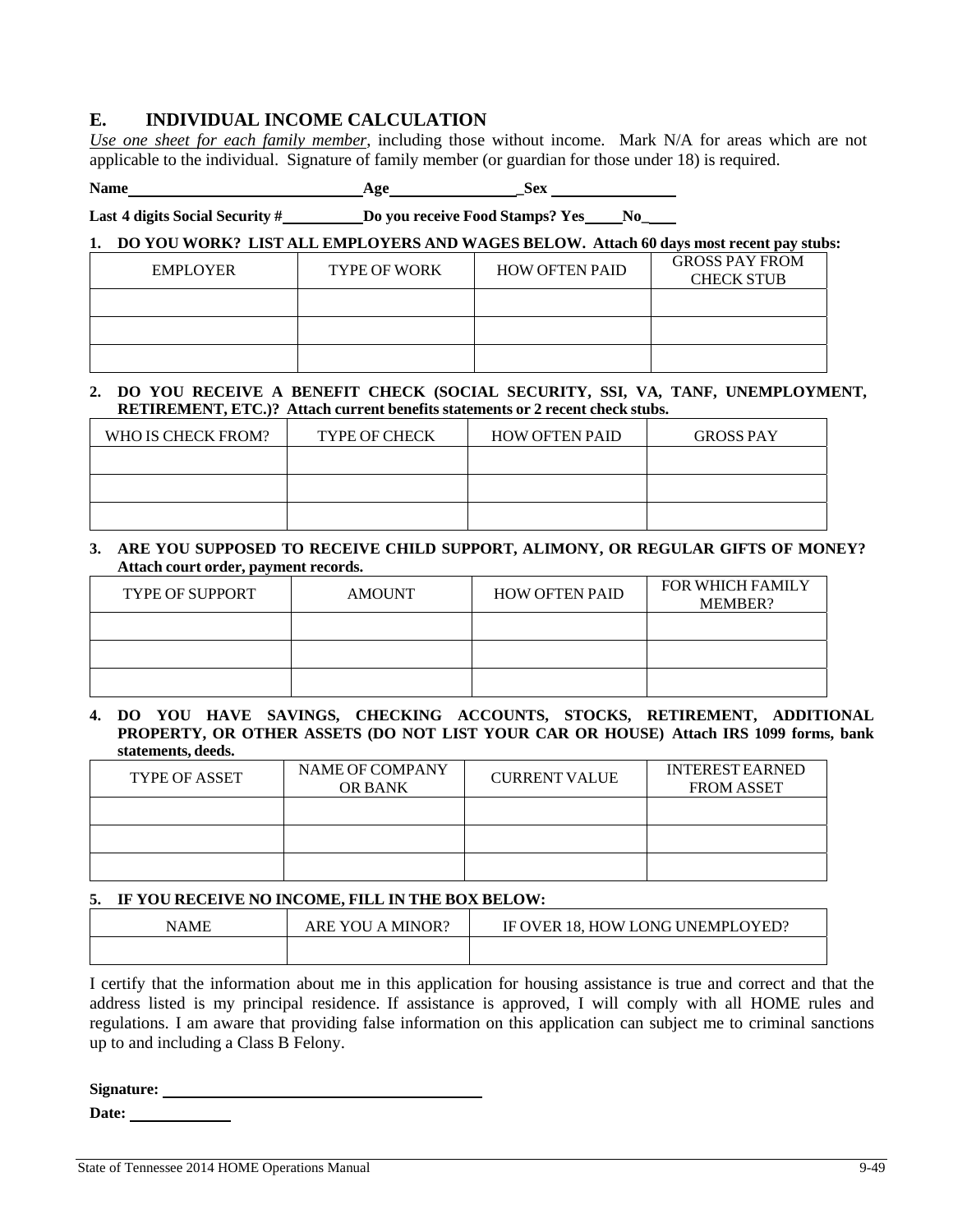# **F. HOUSEHOLD INCOME CALCULATION**

All information should come from Individual Income Calculation Sheets

| 1. | Number in Household                                                                          |                                                                             |
|----|----------------------------------------------------------------------------------------------|-----------------------------------------------------------------------------|
|    | Number with Income                                                                           |                                                                             |
|    | Number without Income                                                                        |                                                                             |
| 2. | Show totals from Individual Income Calculations pages and convert to annual gross<br>income: | Income Limits for County. Dated                                             |
|    | Family Members with Income):                                                                 | Totals from Individual Income<br>Calculation sheets<br>$\frac{1}{2}$<br>\$. |
|    |                                                                                              |                                                                             |

3. Calculate Total Household Gross Annual Income: